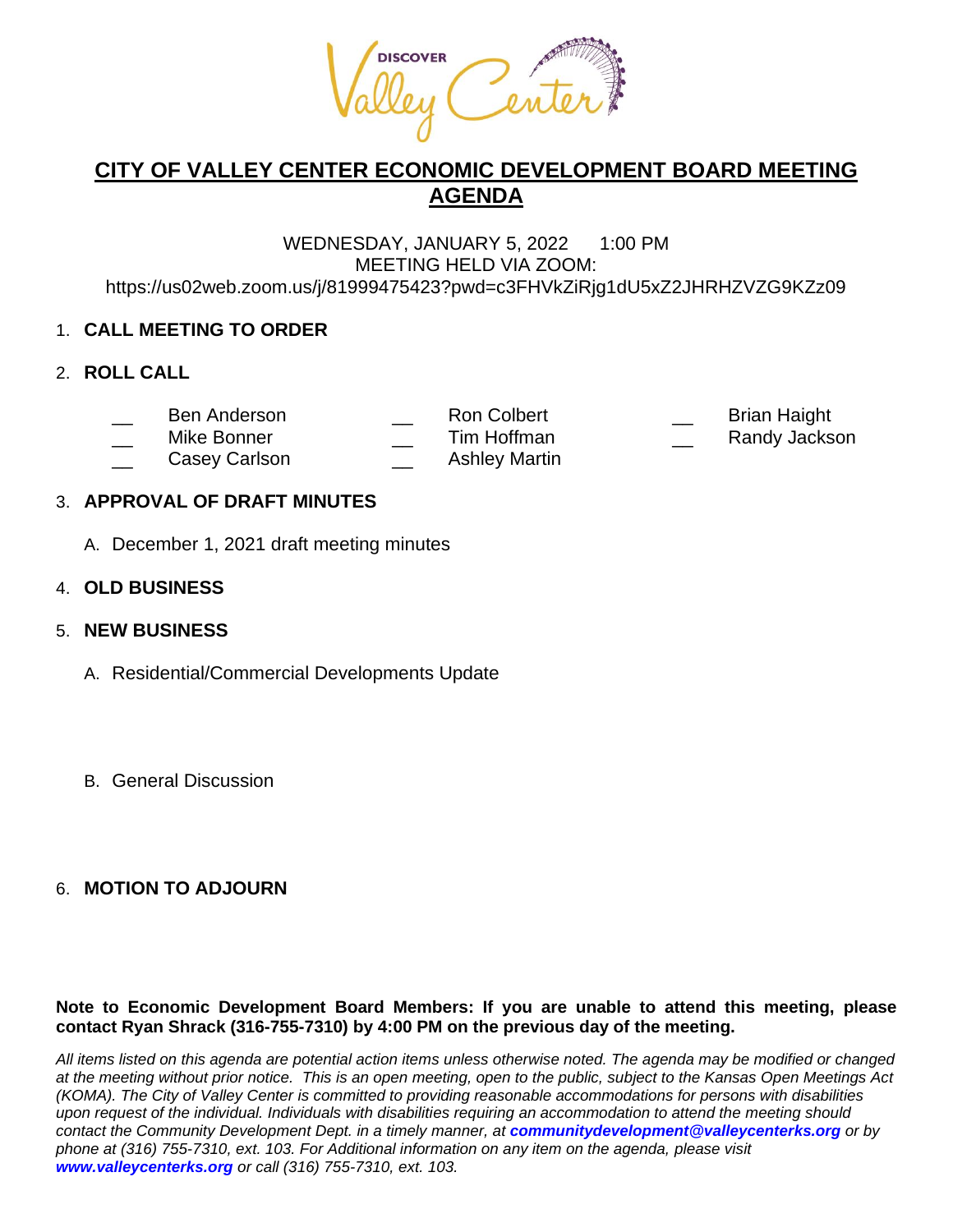### **VALLEY CENTER ECONOMIC DEVELOPMENT BOARD MEETING MINUTES**

Wednesday, December 1, 2021 1:00 P.M.

(https://us02web.zoom.us/j/82936913169?pwd=elAvWnJBRkdoeTFnZUYxcVpjcUt5dz09)

### **MEETING WAS CALLED TO ORDER AT 1:03 P.M. THOSE IN ATTENDANCE:**

Ben Anderson, Chairperson Mike Bonner Casey Carlson Ron Colbert Tim Hoffman Randy Jackson Ryan Shrack, Community Development Director Angie Basden, Community Development Assistant Brent Clark, City Administrator

### **APPROVAL OF DRAFT MINUTES**

Motion was made by Board member R. Jackson and seconded by Board member T. Hoffman to approve the meeting minutes for November 3, 2021. Motion was unanimous.

### **OLD BUSINESS:** None

### **NEW BUSINESS:**

A. 2022 Chairperson and Secretary Officer Elections

R. Shrack advised the Board that both C. Carlson and M. Bonner had agreed to serve another term on the Board for another 2- year term. Their names will be submitted to City Council for approval at the Dec. 7 meeting. R. Shrack will remain as Secretary.

A motion was made by R. Colbert and seconded by M. Bonner to approve Chairperson Ben Anderson continue as Economic Board Chairperson, motion passed unanimously.

B. Residential/Commercial Developments Update

R. Shrack stated that the 3 development areas are moving forward.

Cedar Ridge- B.Clark gave the update for Cedar Ridge and explained that trees are starting to be cleared out, and that all the agreements between the city and Garver have been signed, executed and ready to go out to bid early part of next year. T. Hoffman brought up that the plat still shows the six lots (17 acres) in the Fiddler's Creek Addition and need to be shown in the Cedar Ridge Addition. B. Clark advised on the process to correct it.

Hidden Valley- Now known as Arbor Valley, R. Shrack explained that the developer went to file the name with the Register of Deeds office after the final plat was approved and found that the Hidden Valley name was already in use in Sedgwick County. The new name will now be Arbor Valley. Since it had not been filed with Register of Deeds it is just an administrative change. R. Shrack will notify all those that need to know.

Trail's End- R. Shrack stated that the final plat was just approved by the Planning and Zoning Board and will be reviewed by City Council on Dec. 7. The flood study for the TIF district is back and it is being evaluated. The Open Spaces Board will be looking at what will be dedicated in the future as the Public park area so that when grading is done in that area it only has to be done once, and not have to use future City resources.

Builders FirstSource- Randy confirmed opening late January early February.

R. Jackson inquired of B. Clark the status of the 77<sup>th</sup> Street, Meridian, and Seneca Street projects. B.